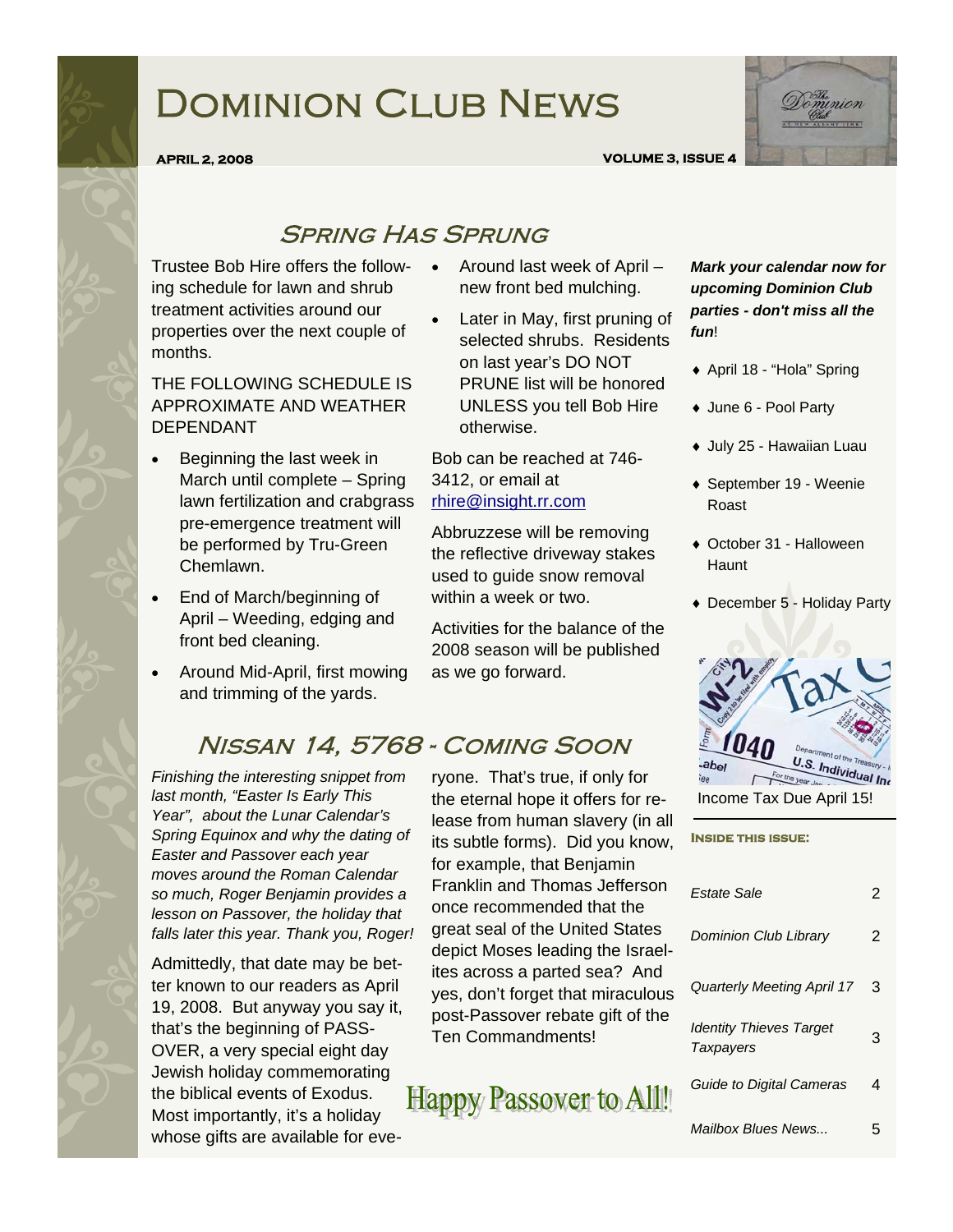**Page 2 VOLUME 3, ISSUE 4** 

### Estate Sale in Neighborhood

On Saturday, April 5, 2008, there will be an estate sale at 6933 Joysmith Circle, formerly Fred Canter's home.

The board wants to make you aware, since it will generate more than normal traffic for a few hours and many bidders may also use the clubhouse parking lot, then walk up Lark Lane to the home.

The family and auctioneer have been asked to monitor the situation so that people do not block mailboxes, driveways or fireplugs. Additionally, parking on Lark Lane is totally forbidden, as usual.

Short-term exceptions may result as people will need to load the items they purchase into their vehicles.

The estate sale / auction was advertised in the March 16, Sunday Dispatch, page H33.

It will be an auction type sale consisting of two parts:

First, beginning at 10:00 A.M. will be the auction of contents remaining in the home.

Second, beginning at 1:00 P.M. the home

will be auctioned to qualified buyers.

The board is working closely with Fred's family and the auctioneer to be sure the prospective bidders are age qualified and know of the Deed Restrictions and Covenants for the Dominion Club at New Albany Links. A copy of the latest Handbook has also been sent to facilitate their understanding of said Deed Restrictions and Covenants.

The auctioneer's website containing links and information about both the contents sale and the home sale is:

http://www.casselauctions.com/ schedule.html

According to Dean Jauchius, "Generally, we anticipate "traffic" moving into the neighborhood beginning around 9:30 A.M. and finishing around 2 to 2:30 P.M. Much of it will fall off significantly after the "contents" auction, and before the home auction".

Direct any questions to Dean at 855- 7201 or jauchius@insight.rr.com.



"The family and auctioneer have **BEEN ASKED TO** MONITOR THE SITUATION SO THAT PEOPLE DO NOT **BLOCK MAILBOXES,** driveways or fireplugs"

### DOMINION CLUB LIBRARY

We must have lots of readers in the Dominion Club.

Thanks to all the generous donations to our DC Library, the shelves at the clubhouse are now FULL! And, the library is being used regularly.

The small collection of hardback nonfiction is on the left top two shelves. The

### **COMMUNITY NOTES**

**Stitchery**—The DC stitchery group will meet at the clubhouse on Monday, April 14 and April 28 at 7 pm. Hope you can join us.

hardback fiction is alphabetized by author and is on the top few center and right shelves. The paperbacks – alas – are not organized at all.

If you are returning books you've borrowed, feel free to leave them on the table for reshelving. If you haven't given the library a look yet, stop in and check it out.

—*Karen Collins* 



Karen Collins in the DC LIBRARY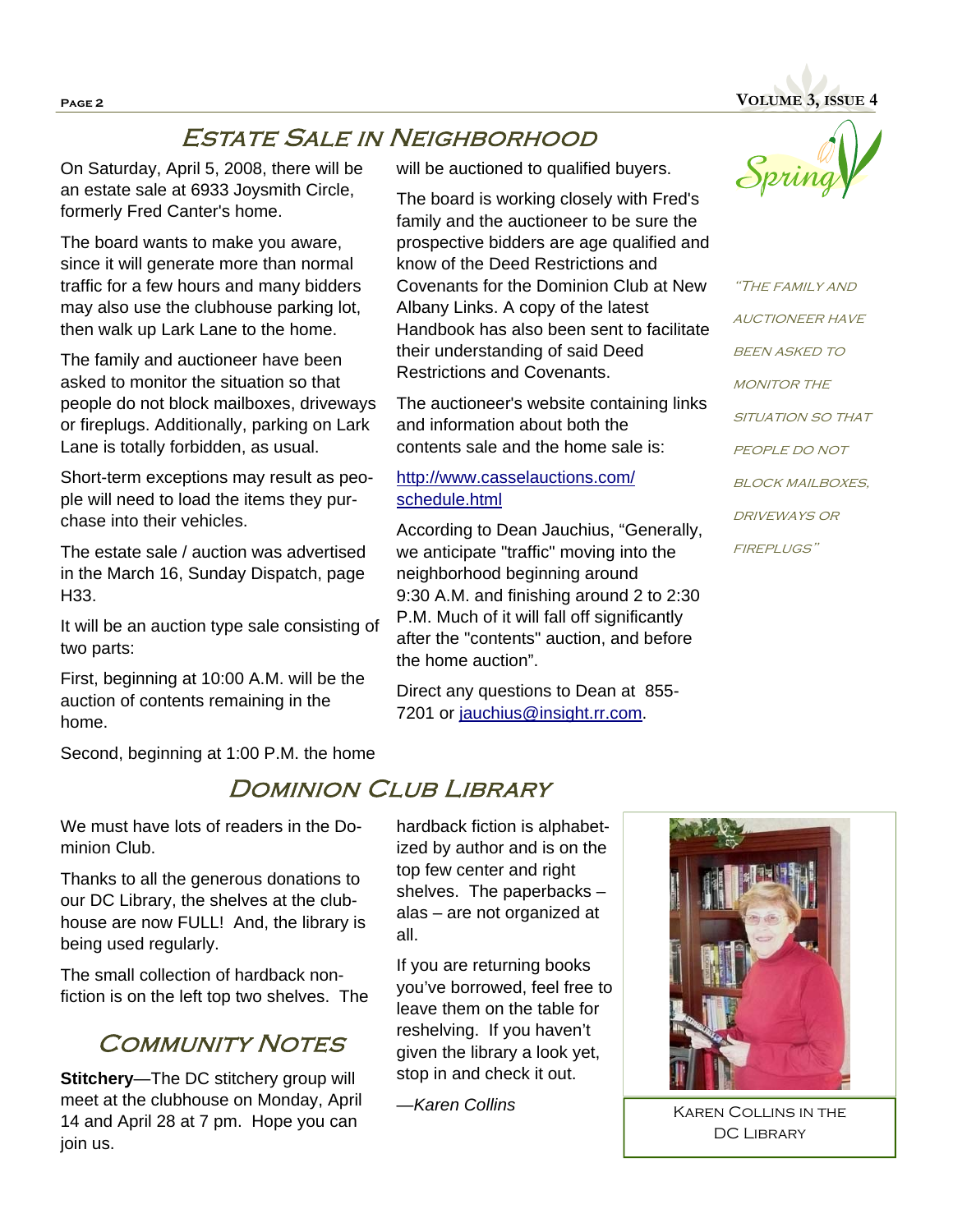**Page 3 VOLUME 3, ISSUE 4** 

### SECOND QUARTERLY RESIDENT MEETING FOR 2008

The Dominion Club Homeowners Association (DCHA) board of trustees has scheduled an open meeting for residents on **Thursday, April 17, 2008, at 7 p.m**. at the DC clubhouse.

Open meetings are held quarterly to give homeowners an opportunity to get answers to previously submitted questions, sharing matters of interest with the board and other residents. Additionally, trustees will report on current information relating to their areas of responsibility.

The board has requested that homeowners submit their questions in writing by April 9th, to board president Dean Jauchius at jauchius@insight.rr.com or by mail to 6935 Camden Drive. Doing so will allow for the consolidation of similar questions and assure that the board has necessary documentation available to respond appropriately.

Residents planning to attend the meeting are encouraged to bring their own chairs.

### Identity Thieves Target Taxpayers

As April 15 looms, millions of taxpayers are going through the nerve-wracking process of filling out 1040 forms and calculating deductions. That's agonizing in itself—but to make matters worse, cunning identity thieves are filing fraudulent tax returns claiming refunds and sending out bogus emails in the name of the IRS soliciting personal data.

This year, taxpayers are probably more susceptible than ever because an estimated 130 million American households are slated to receive a one-time payment as a result of the Economic Stimulus Act of 2008. Everyone is eager to receive the extra cash to pay for that new barbecue or summer vacation, but a little healthy caution can prevent a great deal of grief.

Recently, a spate of phishing scams aimed at well-meaning taxpayers have infiltrated email inboxes. For more details, visit the IRS web site: http://www.irs.gov/ newsroom/article/0,,id=155682,00.html.

#### **What's a taxpayer to do?**

The most important thing to remember first and foremost is that the **IRS never ever sends unsolicited emails**. If you receive messages that look like they are coming from the IRS, ignore them. Avoid

replying or clicking on links that take you to suspicious web sites, and never offer your personal data, no matter how convincing an email or web site might appear.

Here are a few other measures you can take:

**Report phishing schemes to the IRS**. If you receive an unsolicited email claiming to come from the IRS, send the original message to: phishing@irs.gov. For detailed instructions, see http://www.irs.gov/ privacy/article/0,,id=179820,00.html.

**Report fraud to the IRS**. For all other scams—such as phone schemes or fraudulent tax returns filed in your name you can call the Treasury Inspector General for Tax Administration (TIGTA) tollfree hotline at 1-800-366-4484 or visit the TIGTA web site.

**Educate Yourself**. When it comes to tax-time phishing scams, knowledge is power. Keep your wits about you, and quell your eagerness to receive your refund when you review your inbox.

"The most important THING TO REMEMBER first and foremost is that the IRS never **EVER SENDS** unsolicited emails"

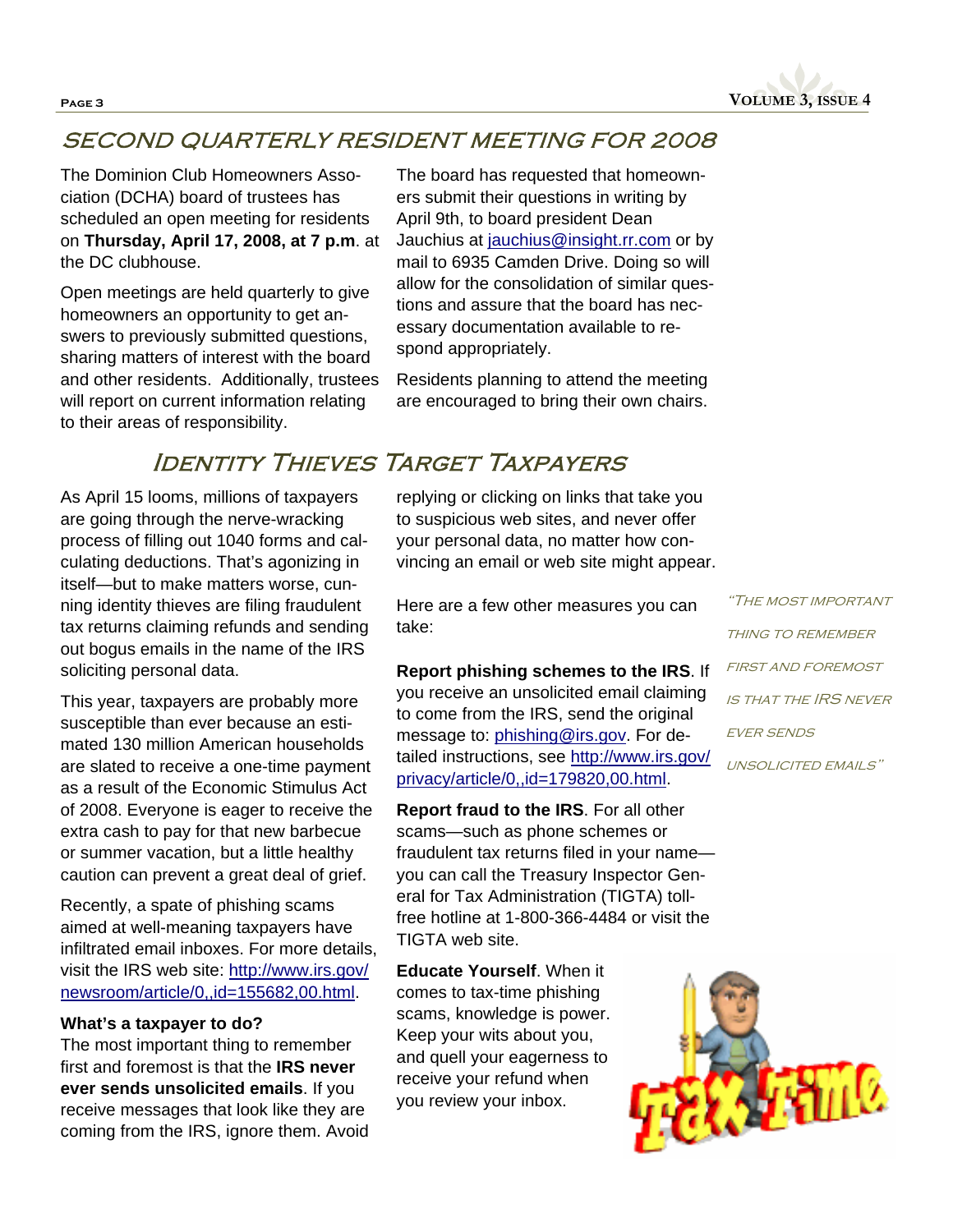**Page 4 VOLUME 3, ISSUE 4** 

### Beginners' Buyer's Guide to Digital Cameras

### *By John Lynch*

The most important part of buying a digital camera is making sure that the one you select meets all of your needs.

Better digital cameras use a chip called a "Charged Coupled Device" (CCD) instead of film. Light enters the camera, through the open shutter, and strikes the CCD where it is converted to digital data before being stored in the camera's memory.

While that is the simple description, things can get pretty complicated from there.

#### *Megapixels & Resolution*

Resolution is a measure of how many pixels are used to make a digital copy of an image. Pixels are tiny dots of light that make up a digital image.

The quality of a digital camera's image is usually measured in 'Megapixels' where each megapixel represents one million pixels.

Here's how to determine how many megapixels you'll need depending upon the type of photos you will be taking and what you intend to do with them.

#### *1 megapixel*

Almost obsolete, you might still find these in cell phones, PDAs, and desktop "web" cameras. They're OK if you only intend to email pictures to other people and those people aren't going to be printing them.

#### *1.1 to 2 megapixels*

Only slightly better than the 1.0, this resolution is OK for an average 4x6 snapshot, but it isn't going to be a production quality image.

#### *2.1 to 3 megapixels*

This is the beginning of the decent camera range. You get very good 4x6 images and reasonably good 5x7 images. These

cameras are low cost and provide a good platform for beginners.

#### *3.1 to 4 megapixels*

You are qualified to say that you have a "pretty good" camera. You get professional quality 4x6 images, real good 5x7 and 6x9 shots, and somewhat decent, but not great 8x10 images.

#### *4.1 to 5 megapixels and up*

People will be saying "Hey, great pictures!". You can count on professional images all the way up to 8x10's. Of course, as the megapixel count goes up, so does the price.

If you are only going to be viewing your pictures online, such as posting them at a photo site or using them on your web pages, keep your money in your pocket and pick yourself up something in the 1.5 megapixel range.

If you will be shooting pictures that will be printed at a print house, such as for brochures, postcards, etc, then you will need at least a 5 megapixel camera if not higher. Of course, you'll also need to have a fat wallet or a lot of available room on your credit card because, even though prices are steadily falling, these puppies aren't cheap!

Once you've solved the megapixel puzzle, the rest of a digital camera's features, such as lens types, storage capacity and shutter speed are pretty routine and easy to understand. You shouldn't have a problem deciding on those features.



"The most important PART OF BUYING A DIGITAL CAMERA IS **MAKING SURE THAT** THE ONE YOU SELECT MEETS ALL OF YOUR NEEDS"





The Blizzard of March '08 dropped 16 inches of snow in New Albany